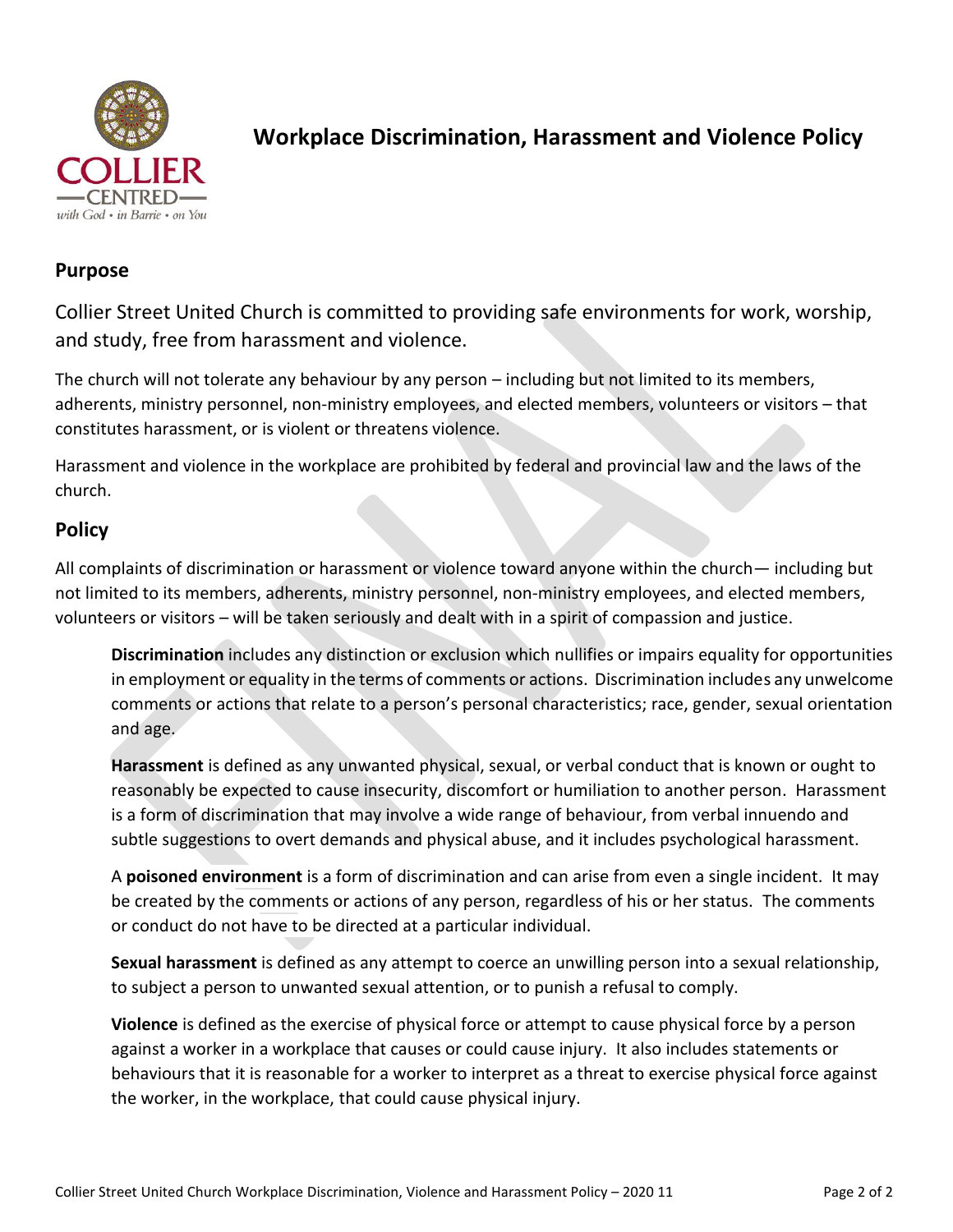**It is everyone's responsibility to raise concerns and take steps to address discrimination, harassment, and violence in our community whether there for worship, events, and or work.** 

### **Procedures**

- 1. Discrimination, harassment, and violence are unacceptable and will not be tolerated.
- 2. If the person complaining (the complainant) is able to do so, they should communicate directly with the person who is behaving inappropriately, to tell them that their behaviour is unacceptable and is being experienced as unacceptable by the complainant.
- 3. If the behaviour does not stop or the complainant is unable to speak to the respondent (the person behaving inappropriately), then a complaint should be provided in writing with detail as to the date of the incident(s), location, any witnesses, and a description of the incident(s).
- 4. The complaint should be sent to Collier's Ministry and Personnel Committee. All complaints of discrimination, harassment or violence will be taken seriously and will be investigated.
- 5. Collier's Ministry and Personnel Committee will assess the complaint and the applicability of this policy to respond to the complaint. If there are other processes available to address the complaint, those may be recommended. Such other options could include mediation, a facilitated conversation, or other forms of dispute resolution.

**NOTE:** *Conduct that involves the proper exercise of responsibilities or authority related to the provision of advice, assignment of work, counselling, performance evaluation, discipline and other supervisory/leadership functions does not constitute harassment.*

- 6. The complaint will be provided to the respondent at the earliest possible opportunity by a member of the Ministry and Personnel Committee or appointee.
- 7. Investigations will be conducted and/or facilitated by the Ministry and Personnel Committee or appointee. The investigator will meet with the parties to the complaint in person; if there are any witnesses, conversations with the witnesses may be conducted in person or over the phone. Each stage in dealing with a case of harassment or violence needs to minimize further distress for the complainant and involve as few people as possible. Every effort will be made to maintain confidentiality to the extent possible.
- 8. The investigator will prepare a report with recommendations to resolve the complaint, and the report will be provided to the Ministry and Personnel Committee [M&P]. M&P will review the information gathered and prepare a recommendation for the Personnel Review Executive of Collier's Official Board. The Personnel Review Executive [PRE] is comprised of the Chair of the Ministry and Personnel Committee, the Chair of Official Board and the Minister. The PRE will review the recommendations and will approve the appropriate actions to be taken.
- 9. The Ministry and Personnel Committee will carry-out the approved actions, and will respond to the complainant and respondent (person being accused of harassment or violence), in writing, in a timely